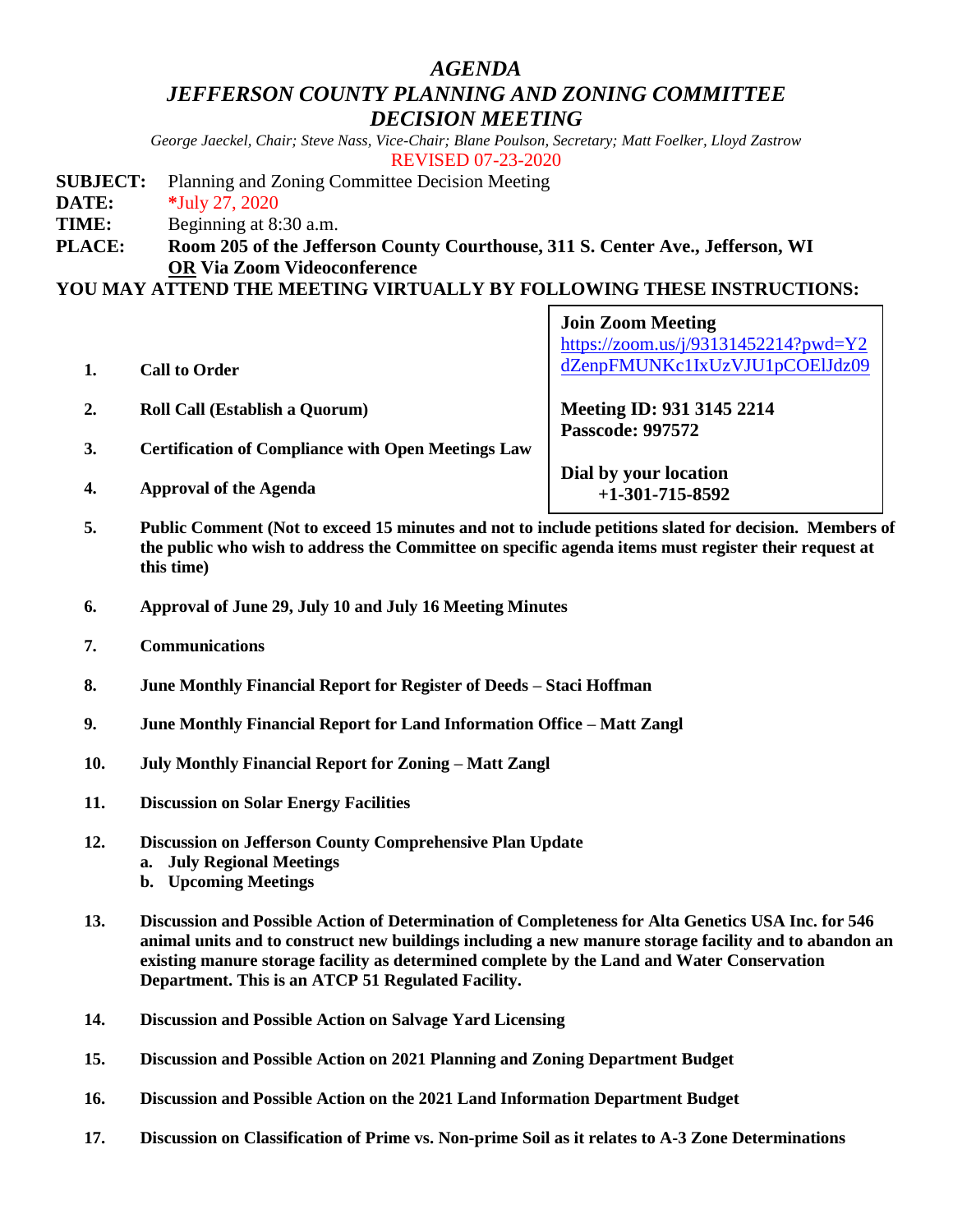## **18. Discussion and Possible Action on Petitions Presented in Public Hearing on July 16:**

**R4248A-20 – Sally Armstrong:** Rezone to create an approximately 1.42-acre A-3 zone from part of PIN 006-0716- 1841-002 (5.83 Ac) off of **Sunset Rd** in the Town of Concord. This is in accordance with Sec. 11.04(f)8 of the Jefferson County Zoning Ordinance.

**R4249A-20 – Mark and Lisa Groose:** Rezone to create a 1.03-acre A-3 zone around the existing home and buildings from part of PIN 006-0716-1332-000 (29.45 Ac) at **W486 Concord Center Dr** in the Town of Concord. This is in accordance with Sec. 11.04(f)8 of the Jefferson County Zoning Ordinance.

**R42450A-20 – Mark and Lisa Groose:** Rezone to create a 1.05-acre A-3 zone around the existing home and buildings from part of PIN 006-0716-1431-000 (42.42 Ac) at **W752 Concord Center Dr** in the Town of Concord. This is in accordance with Sec. 11.04(f)8 of the Jefferson County Zoning Ordinance.

**R4251A-20 – Benjamin Barnhart/Randall V Mitchell Trust:** Rezone to create a 1-acre A-3 zone around the existing home from part of PINs 012-0816-3012-001 (0.40 Ac) and 012-0816-3012-000 (52.13 Ac) at **N8097 County Road E** in the Town of Ixonia. This is in accordance with Sec. 11.04(f)8 of the Jefferson County Zoning Ordinance.

**R4252A-20 – James and Susan Schroedl Trust:** Rezone to create an approximately 2.5-acre A-3 zone around the existing home and buildings from part of PIN 014-0615-1821-000 (44.14 Ac) at **N4064 County Road Y** in the Town of Jefferson. This is in accordance with Sec. 11.04(f)8 of the Jefferson County Zoning Ordinance.

**R4253A-20 – J&A Buckman Trust:** Rezone to create a 6.7-acre A-3 zone around the existing home and buildings from part of PIN 016-0514-0721-000 at **W7170 North Shore Rd** in the Town of Koshkonong. This is in accordance with Sec. 11.04(f)8 of the Jefferson County Zoning Ordinance.

**R4254A-20 – Kyle and Aubree Berger:** Rezone to create an approximately 2-acre A-3 zone for a new residential building site from part of PIN 024-0516-1233-000 at **W414 Pine Dr** in the Town of Palmyra. This is in accordance with Sec. 11.04(f)8 of the Jefferson County Zoning Ordinance.

**R4255A-20 – Dorothy Sindberg/Keith Sindberg:** Rezone to create a 2.39-acre A-3 zone around the existing home and buildings from part of PIN 026-0616-0131-001 at **N4625 Indian Point Rd** in the Town of Sullivan. This is in accordance with Sec. 11.04(f)8 of the Jefferson County Zoning Ordinance.

**R4256A-20 – Dorothy Sindberg/Keith Sindberg:** Rezone to create an approximately 1.94-acre A-3 zone for a new residential building site from part of PIN 026-0616-0131-001 at **N4625 Indian Point Rd** in the Town of Sullivan. This is in accordance with Sec. 11.04(f)8 of the Jefferson County Zoning Ordinance.

**R4257A-20 – Dorothy Sindberg/Keith Sindberg:** Rezone to create an approximately 1.88-acre A-3 zone for a new residential building site from part of PIN 026-0616-0131-001 at **N4625 Indian Point Rd** in the Town of Sullivan. This is in accordance with Sec. 11.04(f)8 of the Jefferson County Zoning Ordinance.

**CU2034-20 – Daniel and Joann Russler:** Conditional use to allow for a conditional home occupation for a civic association in a Community zone at **W3308 US Highway 18** in the Town of Jefferson. The site is on PIN 014-0615- 0314-008 (0.42 Ac). This is in accordance with Sec. 11.04(f)9 of the Jefferson County Zoning Ordinance.

**CU2035-20 – Jay Settersten:** Conditional use to allow for an extensive on-site storage structure that is 1,440 sq. ft. and 25 ft. in height in an R-1 zone at **N4354 Beach Dr** in the Town of Oakland. The site is on PIN 022-0613-0813- 020 (0.726 Ac). This is in accordance with Sec. 11.04(f)1 of the Jefferson County Zoning Ordinance.

**CU2036-20 – Matthew and Angela Reich:** Conditional use to allow for a home occupation for a bread making business in an A-1 zone at **N8094 Little Coffee Rd** in the Town of Watertown. The site is on PIN 032-0815-2712- 000. This is in accordance with Sec. 11.04(f)6 of the Jefferson County Zoning Ordinance.